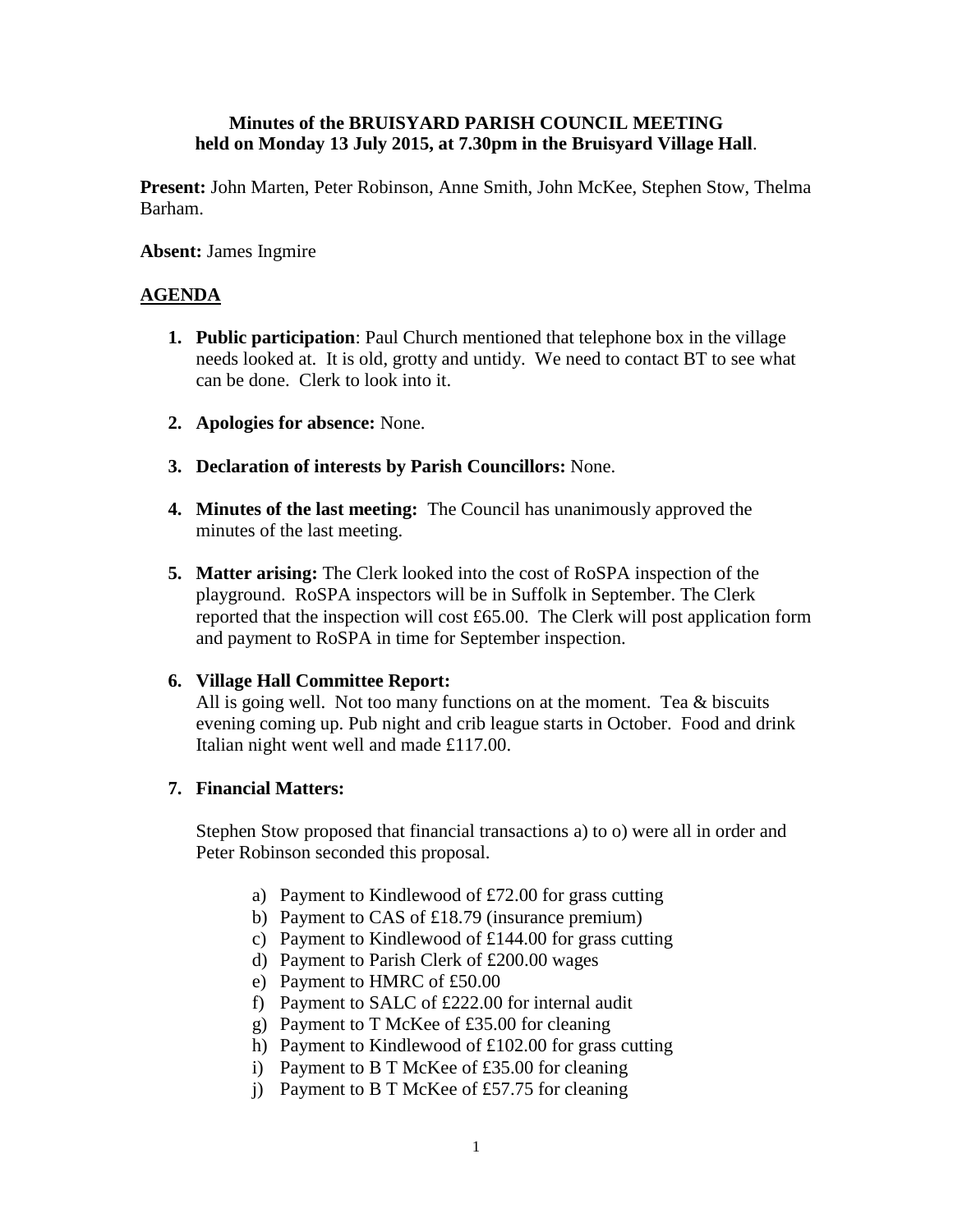- k) Payment to Scottish Power of £66.58 for electricity
- l) Payment to Scottish Power of £66.58 for electricity
- m) Payment to B T McKee of £30.00 for cleaning
- n) Payment to Kindlewood of £252.00 for grass cutting
- o) Payment to A Smith of £14.06 for expenses for Italian Evening
- p) At the last statement the Parish Council current account held £3778.14, the deposit account held £482.52 and the Village Hall account held £13108.83
- q) Clerk reported that SALC have done internal audit and have given us a report containing recommendation of what needs to be done during this financial year to tidy up our accounts. Full report is available from the Parish Clerk.
- r) The Council has looked into the budget position as of July 2015. The Clerk reported that so far we are on target for spending and all costs are as expected. However, the Clerk has brought to Council's attention that the cost of BPC insurance will go up due to the playground equipment being included in the quote which was not budgeted for. Other unbudgeted expenses will include: annual playground inspection fee to RoSPA, inspection will be done in September which will cost £65.00. We will also have to pay £35.00 to Information Commissioner's Office to notify them of our data processing. This is an annual charge. Anne Smith proposed that budget review is accepted as discussed, Stephen Stow has seconded the proposal.
- **8. Grass Cutting:** Going well but the Chairman thinks it is a bit too expensive. The council agreed to keep an eye on the number of cuts and the cost. Councillors will need to tell Kindlewood when the grass needs cutting.
- **9. Dog Barking:** The Chairman had a phone call about dog barking and sounding distressed at 3 Clare Cottages. It has since been dealt with.
- **10. Review of Parish Council assets and asset risk assessment:** The Chairman and the Clerk carried out risk assessment of all council's physical assets including new play area. Risk Assessment is available from the Parish Clerk. Goal posts are broken and have been taken to Wickham Market football club. Village sign needs cleaning. Anne Smith will get to cleaning it when she finds time. It would be great if we could have cork put in to the Village Hall Park notice board. Stephen Stow will see if he can source some cork from Fram DIY and we will reimburse him. One park bench is broken and needs to be repaired.
- **11. Neighbourhood watch sign:** sing by Raisling Farm is almost totally covered by overgrown greenery. The Clerk will contact BTS Group to see if they can do it.
- **12. Date of the next meeting:**